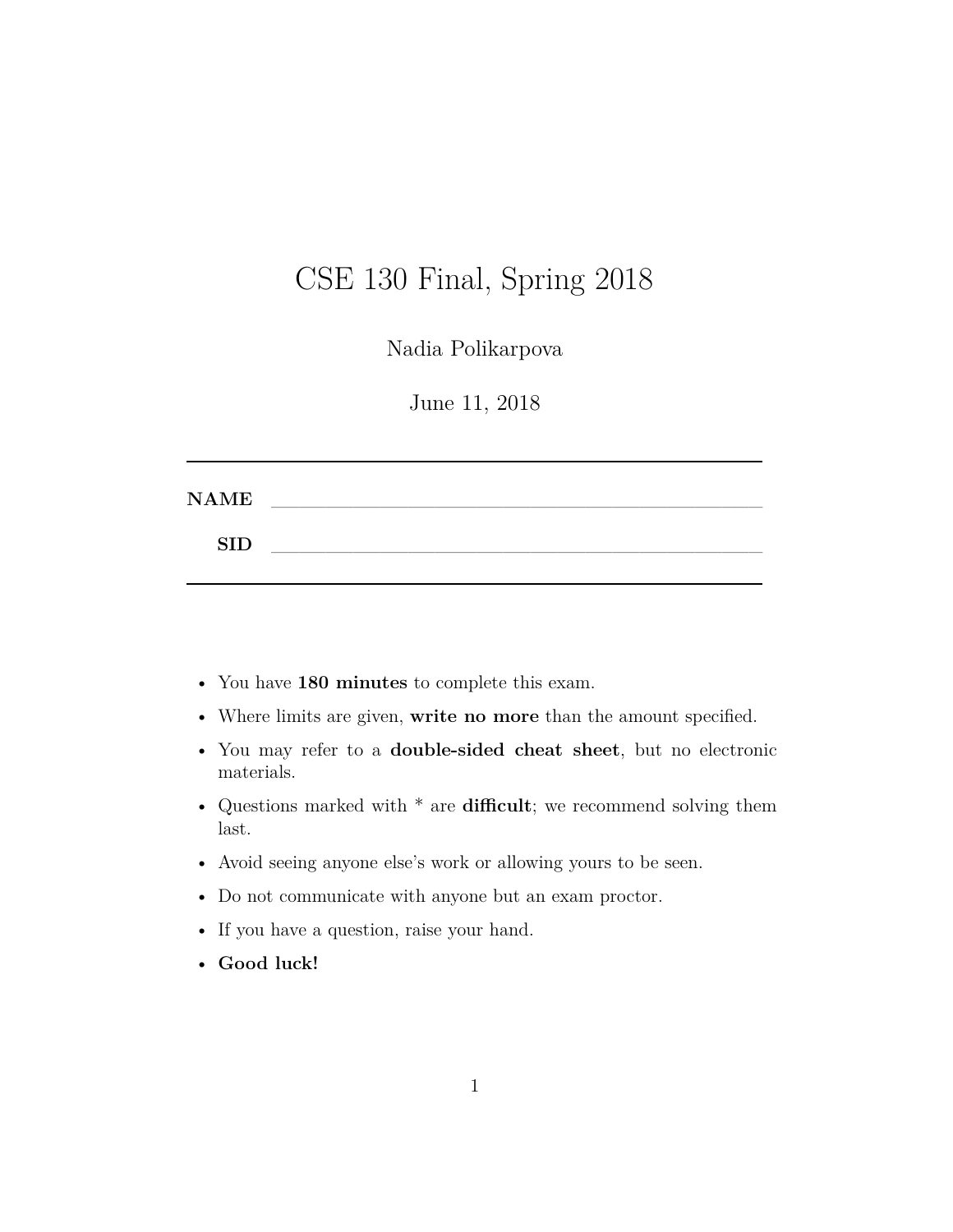# **Q1: Lambda Calculus: Sets [20 pts]**

In this question you will implement **sets** of natural numbers in *λ*-calculus. Your set data structure has to support the following four operations:

```
EMPTY -- | The empty set
INSERT n s -- | Set that contains the number n
              -- and all elements of the set s
HAS s n -- | Does set s contain number n?
INTERSECT s1 s2 -- | Set that contains all the elements
              -- common to s1 and s2
```
You can use any function defined in Appendix I (at the end of the exam). Your implementation must satisfy the following test cases:

```
let S012 = INSERT ZERO (INSERT ONE (INSERT TWO EMPTY))
let S234 = INSERT TWO (INSERT THREE (INSERT FOUR EMPTY))
eval empty :
  HAS EMPTY ZERO
  \Rightarrow FALSE
eval insert_0 :
  HAS S012 ZERO
  \Rightarrow TRUE
eval insert_1 :
  HAS S012 THREE
  \Rightarrow FALSE
eval intersect_0 :
  HAS (INTERSECT S012 S234) TWO
  \Rightarrow TRUE
eval intersect_1 :
  HAS (INTERSECT S012 S234) THREE
  \Rightarrow FALSE
```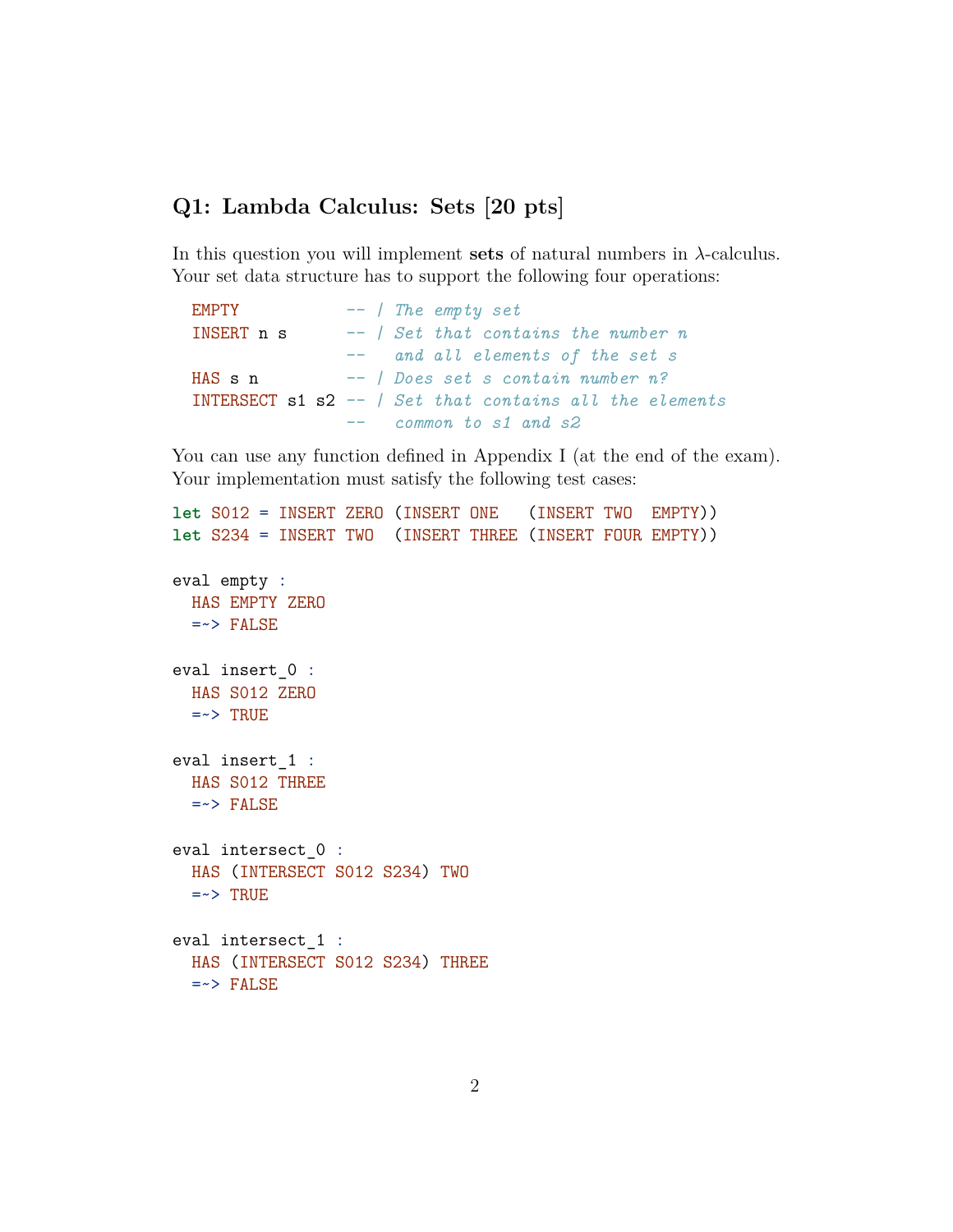| 1.1 Empty set $[5 \text{ pts}]$ |
|---------------------------------|
|                                 |
| 1.2 Insert an element [5 pts]   |
|                                 |
| 1.3 Membership [5 pts]          |
|                                 |
| 1.4 Set intersection [5 pts]    |
| let INTERSECT =                 |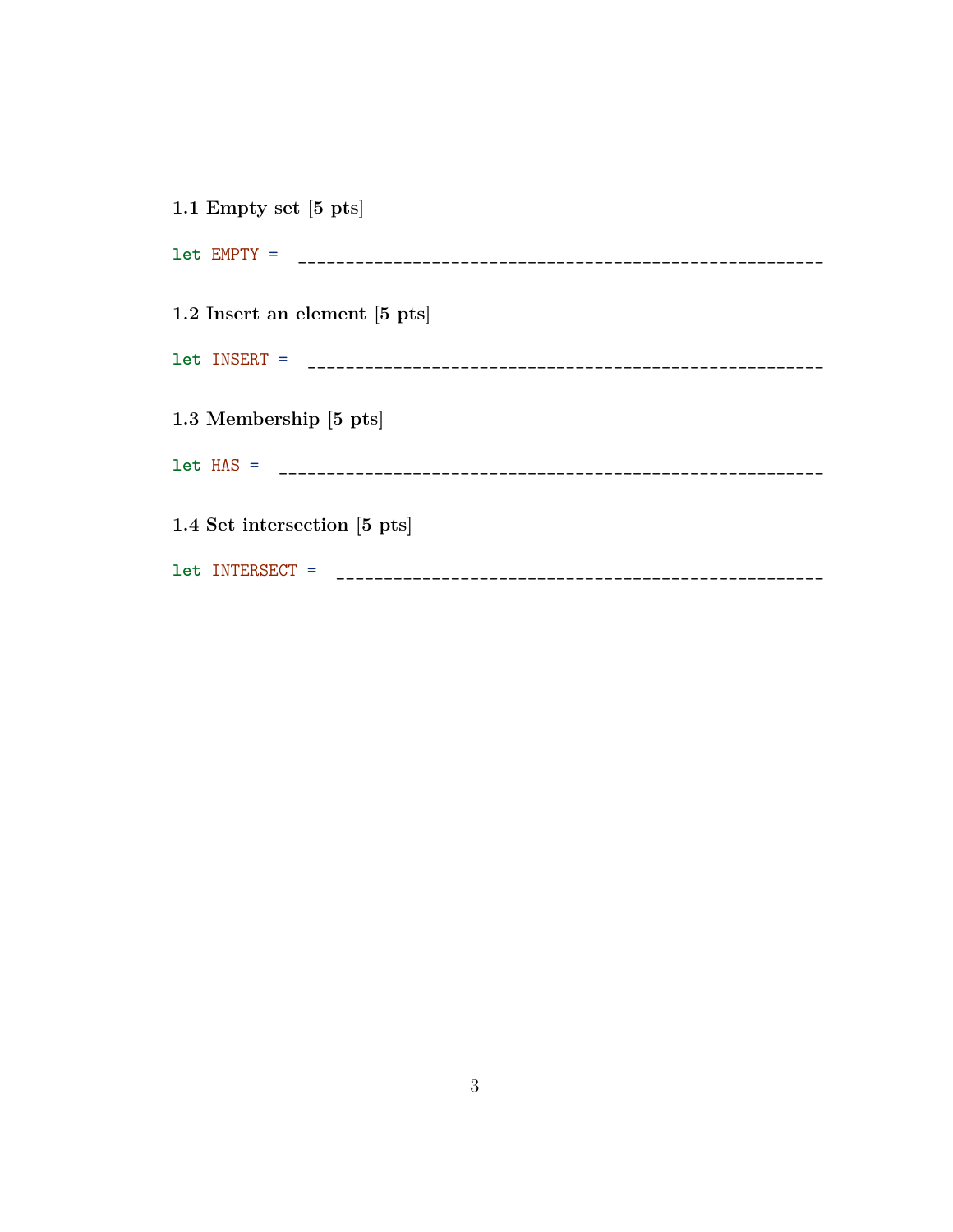#### **Q2: Datatypes and Recursion: Decision Trees [60 pts]**

A **binary decision tree** (BDT) is an alternative representation of a Boolean formula. In a BDT, each *leaf* is labeled with True or False, and each *internal node* is labeled with a variable, and represents *branching* on the value of that variable.



Figure 1: **(left)** A BDT representation of the formula  $x \wedge (y \vee z)$ . **(right)** Its evaluation with  $x = True$ ,  $y = False$ ,  $z = True$ 

Figure 1 (left) shows one possible BDT representation of the Boolean formula  $x \wedge (y \vee z)$ . To evaluate a BDT, we start at the root; in each internal node, we descend into the left sub-tree if the node's variable is True, and into the right sub-tree if the node's variable is False); the leaf we end up in gives the value of the formula. Figure 1 (right) depicts the evaluation of our example BDT with the following variable values:  $x = True$ ,  $y = False$ ,  $z = True$ .

In this question, you will implement several Haskell functions that operate on BDTs. We will represent BDTs using the following datatype:

**data** BDT = Leaf Bool | Node Id BDT BDT

where  $Id$  is just a synonym for strings:

#### **type** Id = String

We will also use the type Env to represent an *environment*, i.e. a mapping from variable names to Boolean values: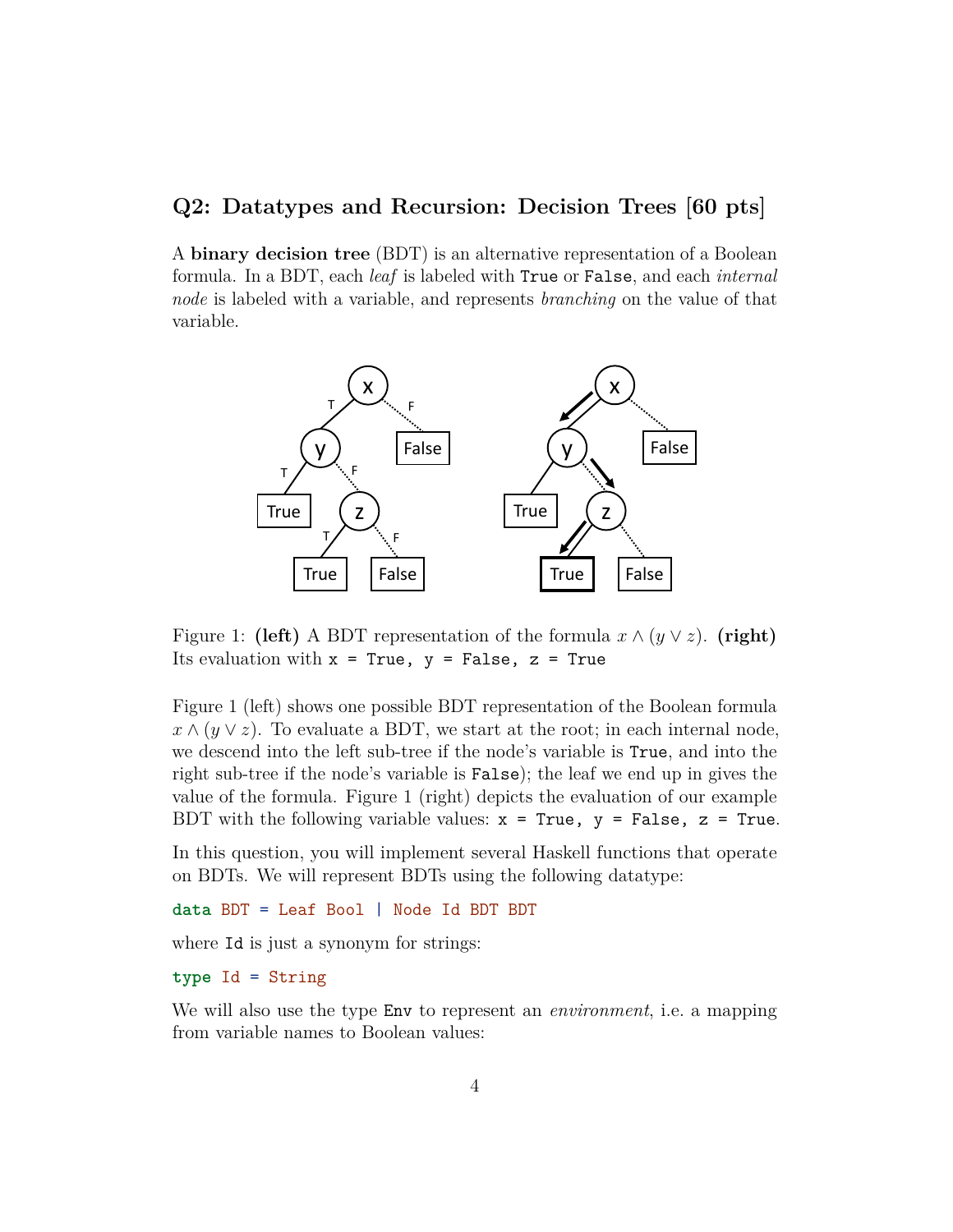**type** Env = [(Id, Bool)]

Your implementation can rely on the following function to look up the value of a variable in an environment:

 $lookup :: Id \rightarrow Env \rightarrow Bool$ 

Besides lookup, your implementations can use:

- any library functions on Booleans; for example:  $not, (\&\&), (\dagger), (=)$
- any library functions on strings; for example:  $(==)$ ,  $(>)$ ,  $(>)$

#### **2.1 Evaluation [10 pts]**

Implement the function eval, which evaluates a BDT in a given environment. You can assume that the environment contains all variables of the BDT.

Your implementation must satisfy the following test cases, where  $env =$ 

```
[(x, True), (y, False), (z, True)]:
eval env (Leaf False)
  ==> False
eval env (Node "x" (Leaf True) (Leaf False))
  ==> True
eval env (Node "x" (Node "y" (Leaf True) (Leaf False)) (Leaf False))
 ==> False
eval :: Env -> BDT -> Bool
_______________________________________________________________
_______________________________________________________________
_______________________________________________________________
    _______________________________________________________________
  _______________________________________________________________
_______________________________________________________________
```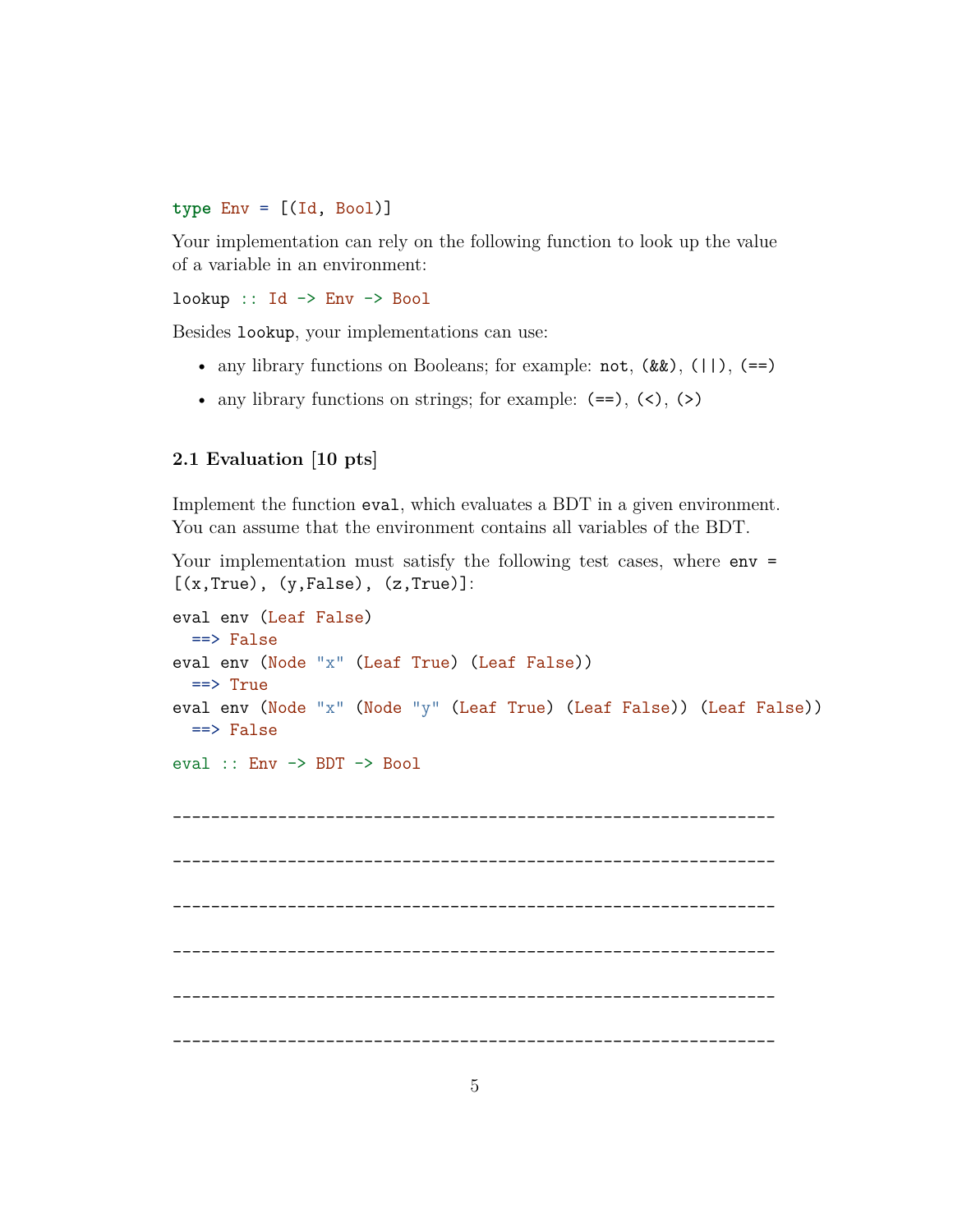#### **2.2 Negation [15 pts]**

The cool thing about decision trees is that you can perform logical operations (negation, conjunction, and disjunction) directly on the trees, without having to convert them back into a traditional formula representation.

Implement the function tNot, which returns a BDT that represents the negation of a given BDT.

Your implementation must satisfy the following test case for any BDT t and any environment env:

```
eval env (tNot t) == not (eval env t)
 ==> True
tNot :: BDT -> BDT
_______________________________________________________________
_______________________________________________________________
_______________________________________________________________
```
#### **2.3 Conjunction [15 pts]**

Implement the function tAnd that computes a conjunction of two BDTs.

Your implementation must satisfy the following test case for any two BDTs tl and tr, and any environment env:

eval env (tAnd tl tr) == (eval env tl  $\&$  eval env tr) ==> True

It's okay if the resulting BDT has duplicate variables. For example, the simplest solution will satisfy the following test case (depicted on Figure 2):

```
let t = Node "x" (Leaf True) (Leaf False) in tAnd t t
 ==> Node "x" (Node "x" (Leaf True) (Leaf False)) (Leaf False)
```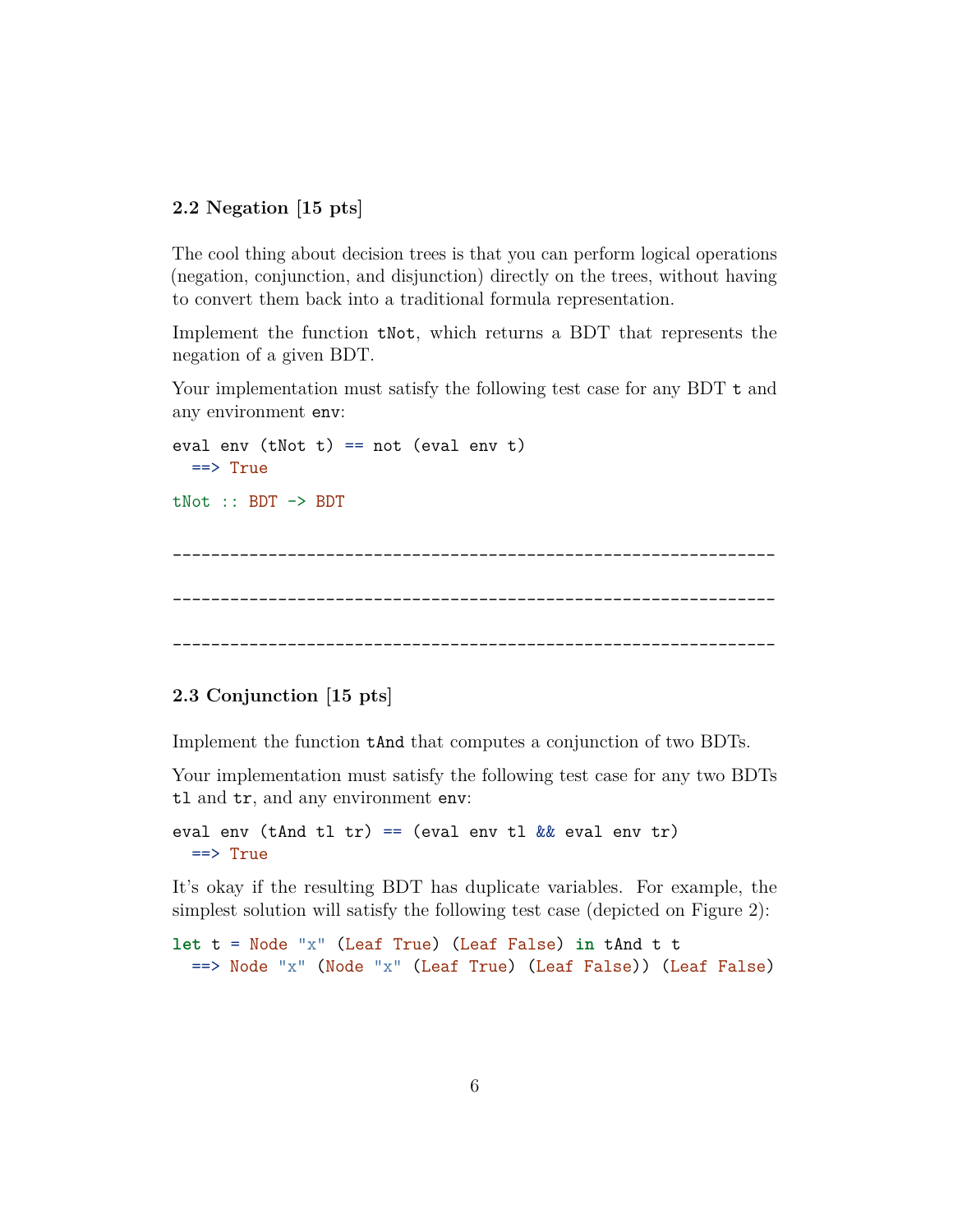

Figure 2: A test case for tAnd

 $tAnd :: BDT \rightarrow BDT \rightarrow BDT$ \_\_\_\_\_\_\_\_\_\_\_\_\_\_\_\_\_\_\_\_\_\_\_\_\_\_\_\_\_\_\_\_\_\_\_\_\_\_\_\_\_\_\_\_\_\_\_\_\_\_\_\_\_\_\_\_\_\_\_\_\_\_\_ \_\_\_\_\_\_\_\_\_\_\_\_\_\_\_\_\_\_\_\_\_\_\_\_\_\_\_\_\_\_\_\_\_\_\_\_\_\_\_\_\_\_\_\_\_\_\_\_\_\_\_\_\_\_\_\_\_\_\_\_\_\_\_ \_\_\_\_\_\_\_\_\_\_\_\_\_\_\_\_\_\_\_\_\_\_\_\_\_\_\_\_\_\_\_\_\_\_\_\_\_\_\_\_\_\_\_\_\_\_\_\_\_\_\_\_\_\_\_\_\_\_\_\_\_\_\_ \_\_\_\_\_\_\_\_\_\_\_\_\_\_\_\_\_\_\_\_\_\_\_\_\_\_\_\_\_\_\_\_\_\_\_\_\_\_\_\_\_\_\_\_\_\_\_\_\_\_\_\_\_\_\_\_\_\_\_\_\_\_\_ \_\_\_\_\_\_\_\_\_\_\_\_\_\_\_\_\_\_\_\_\_\_\_\_\_\_\_\_\_\_\_\_\_\_\_\_\_\_\_\_\_\_\_\_\_\_\_\_\_\_\_\_\_\_\_\_\_\_\_\_\_\_\_

#### **2.4 Ordered BDTs\* [20 pts]**

The simple implementation of tAnd from section 3.3 can cause the BDT to have duplicate variables, which makes the tree less compact and slower to evaluate. One way to eliminate this redundancy is to enforce **ordering** on all the variables in the tree, such that the variable in each node is *strictly less* (lexicographically) than all variables in its sub-trees.

For example, the BDT in Figure 1 is ordered, because  $x \leq y$  and  $y \leq z$  both hold. In contrast, the BDT Figure 2 is not ordered, because  $x < x$  doesn't hold.

Implement the function tAndOrd that computes a conjunction of two *ordered* BDTs, and returns an *ordered* BDT.

Your implementation must satisfy the following test cases: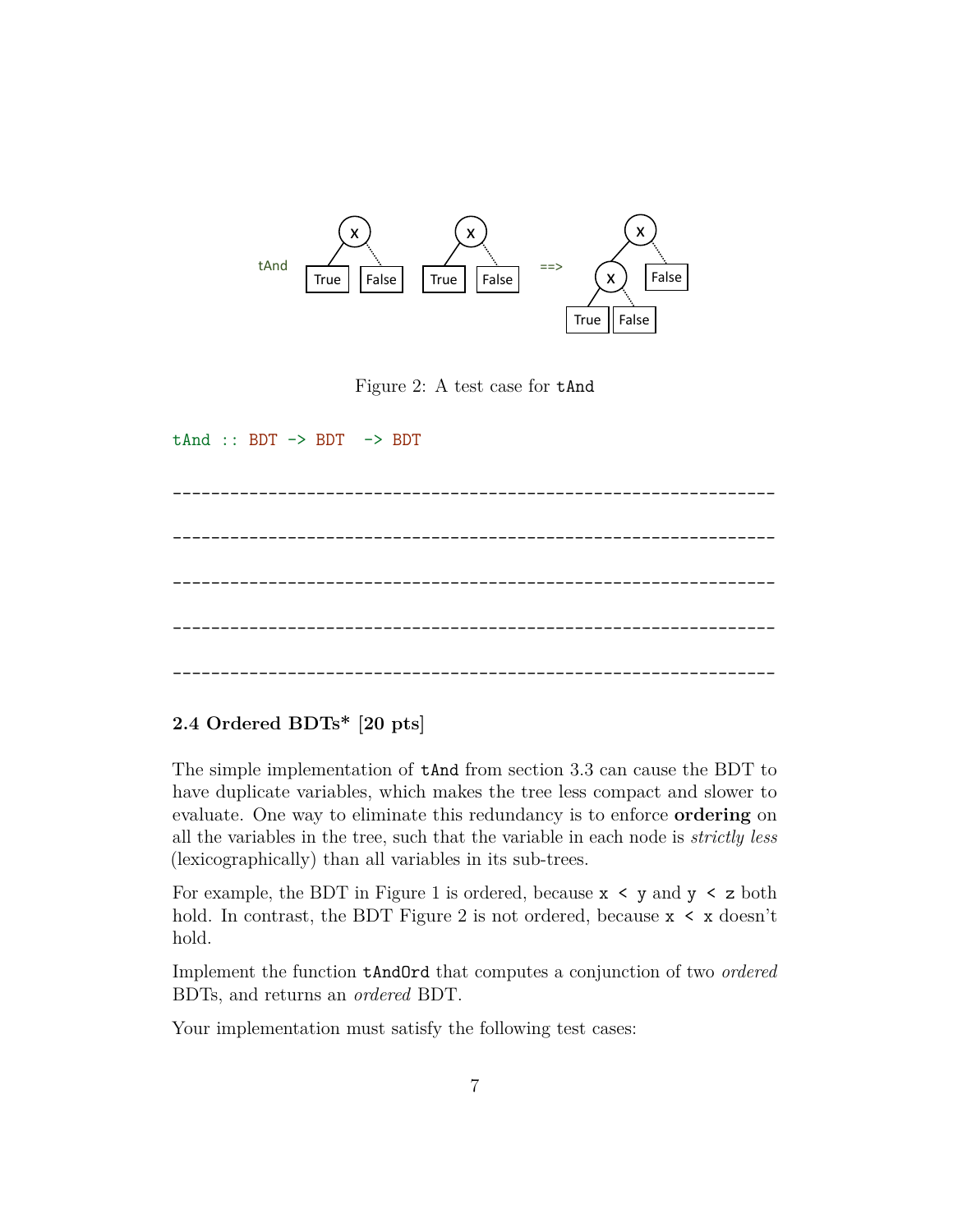```
tAndOrd (Node "x" (Leaf True) (Leaf False))
    (Node "x" (Leaf True) (Leaf False))
 \Rightarrow (Node "x" (Leaf True) (Leaf False))
tAndOrd (Node "x" (Leaf True) (Leaf False))
    (Node "y" (Leaf True) (Leaf False))
 \Rightarrow (Node "x")
      (Node "y" (Leaf True) (Leaf False))
      (Leaf False))
tAndOrd (Node "y" (Leaf True) (Leaf False))
    (Node "x" (Leaf True) (Leaf False))
 \Rightarrow (Node "x")
      (Node "y" (Leaf True) (Leaf False))
      (Leaf False))
tAndOrd :: BDT \rightarrow BDT \rightarrow BDT
```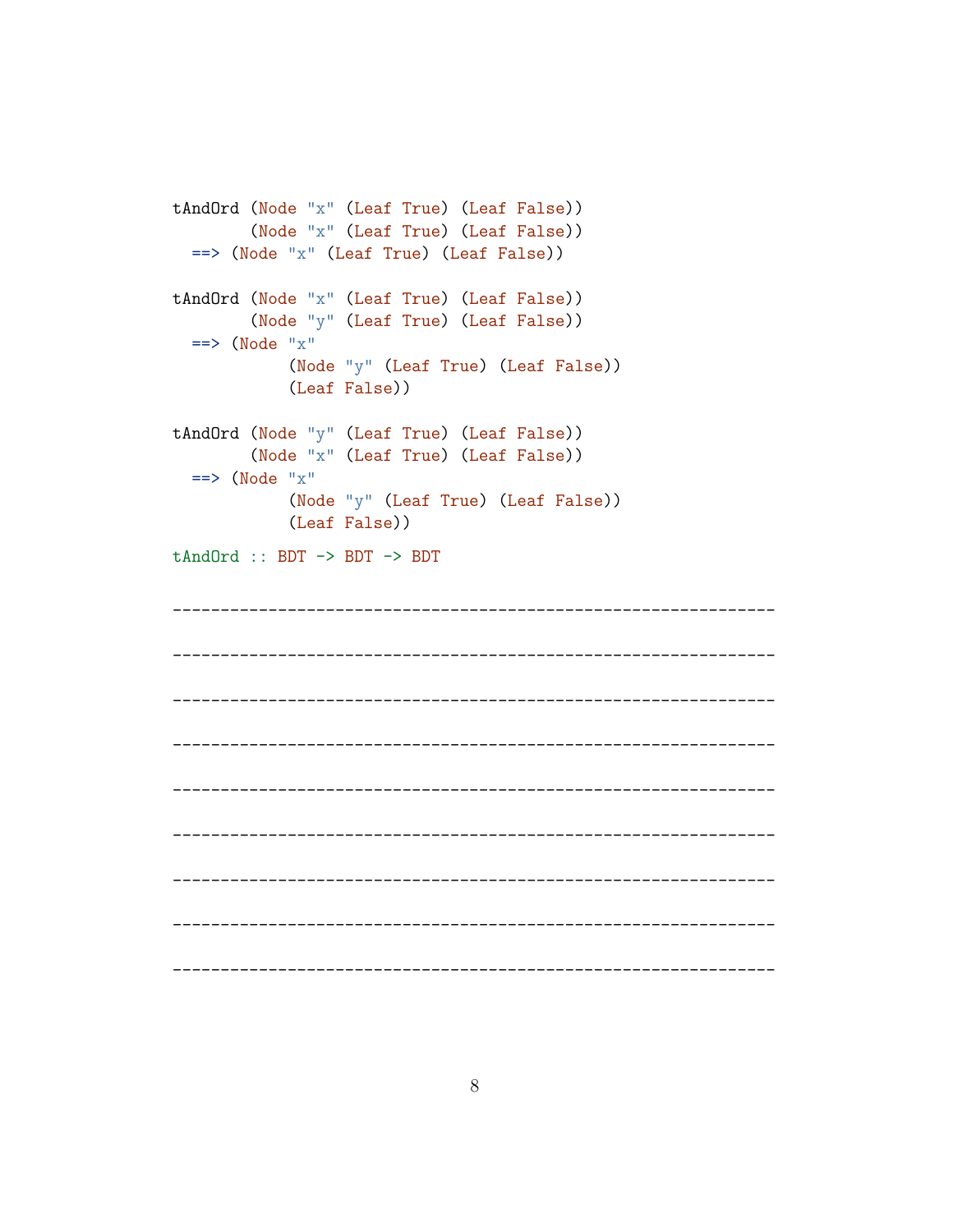# **Q3: Higher-Order Functions [40 pts]**

Convert each of the given recursive functions into a function that *always returns the same result* but doesn't directly use recursion. Instead, your function can use the following higher-order functions from the standard library:

```
map :: (a \rightarrow b) \rightarrow [a] \rightarrow [b]filter :: (a \rightarrow Bool) \rightarrow [a] \rightarrow [a]foldr :: (a \rightarrow b \rightarrow b) \rightarrow b \rightarrow [a] \rightarrow bfoldl :: (b \rightarrow a \rightarrow b) \rightarrow b \rightarrow [a] \rightarrow b
```
Apart from these four functions, your implementation can **only** use the list constructors and library functions on integers (e.g. comparisons). You are **allowed** to introduce (non-recursive) auxiliary functions.

#### **3.1 List reversal [5 pts]**

reverse  $:: [a] \rightarrow [a]$ reverse [] = [] reverse  $(x:xs)$  = reverse xs ++  $[x]$ 

Non-recursive version:

reverse  $:: [a] \rightarrow [a]$ 

```
_______________________________________________________________
```
**3.2 Absolute values [10 pts]**

```
absValues :: [Int] -> [Int]
absValues [] = []absValues (x:xs)
  \vert x \vert < 0 = (-x): (absValues xs)
  | otherwise = x : (absValues xs)
```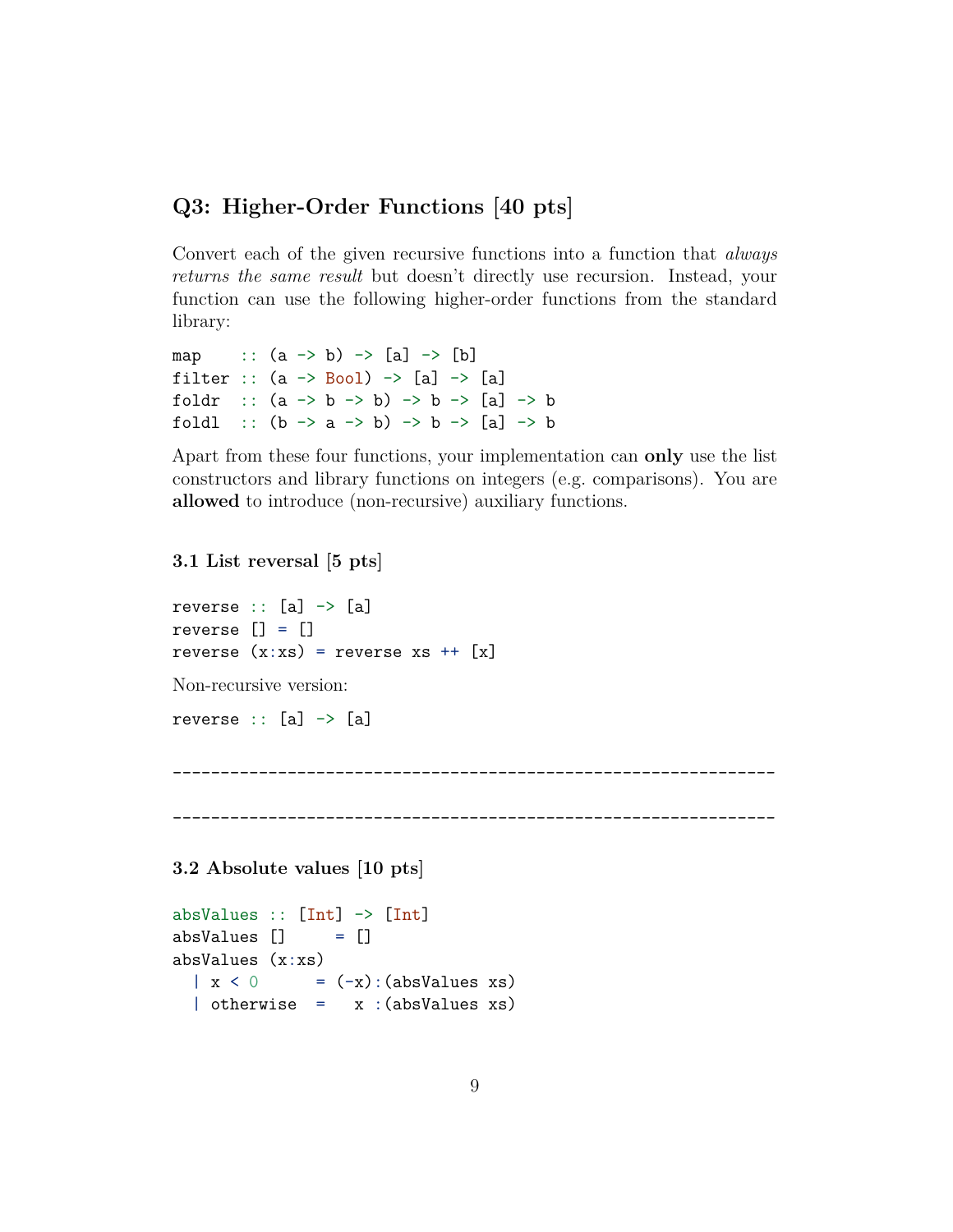Non-recursive version:

absValues ::  $[Int]$  ->  $[Int]$ 

3.3 Remove duplicates [15 pts]

```
dedup :: [Int] \rightarrow [Int]dedup [] = []dedup (x:xs) = x: (remove x (dedup xs))where
    remove x [] = []remove x (y:ys)\vert x \vert == y\alpha = 0.01remove x ys
       | otherwise = y: (remove x ys)
```
Non-recursive version:

 $dedup :: [Int] \rightarrow [Int]$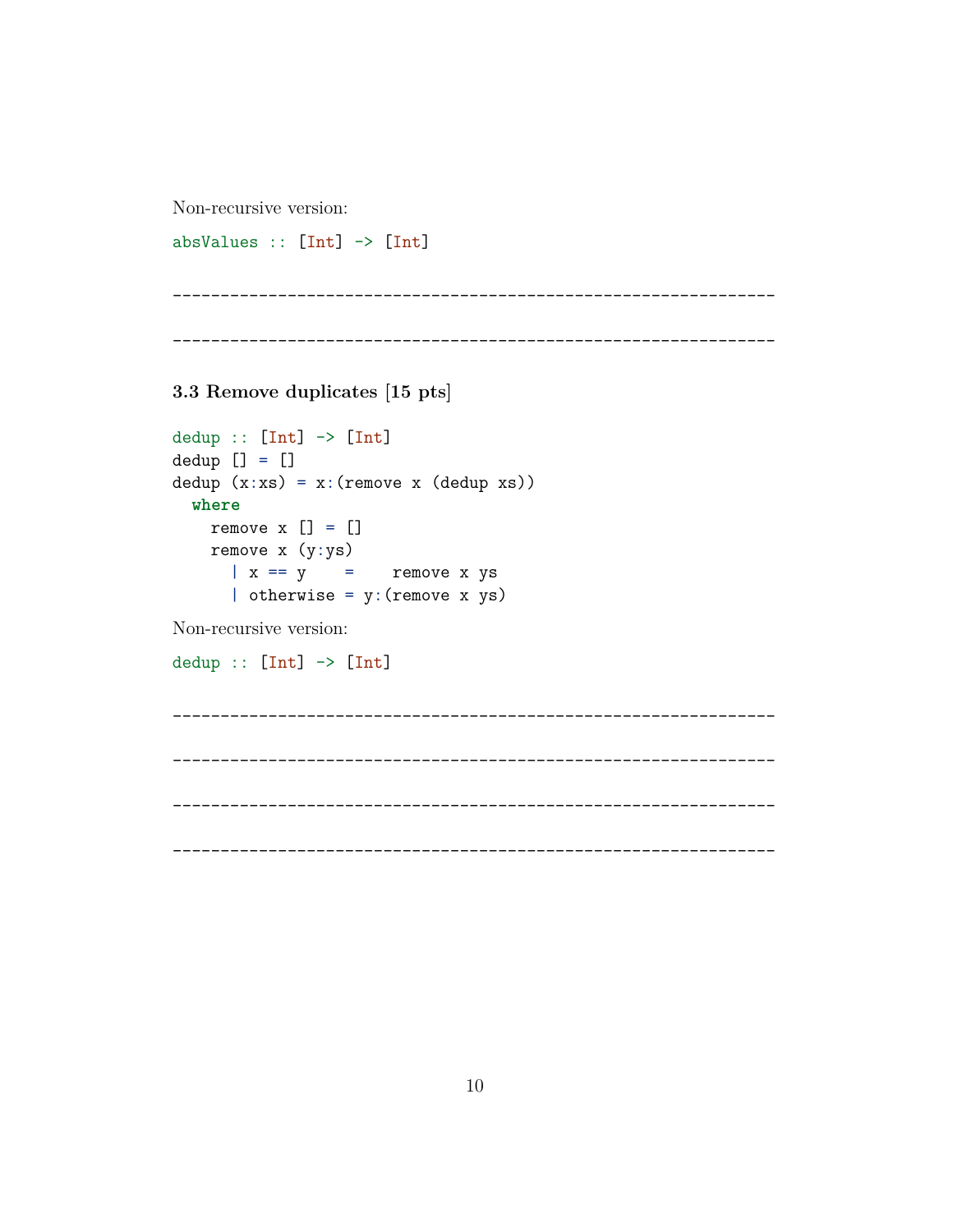3.4 Insertion Sort\* [20 pts] sort ::  $[Int]$  ->  $[Int]$ sort  $[] = []$ sort  $(x:xs) = insert x (sort xs)$ where insert  $x$  [] =  $[x]$ insert x  $(y:ys) = if x \le y$ then  $x:y:ys$ else y: (insert x ys)

Non-recursive version:

```
sort :: [Int] -> [Int]
```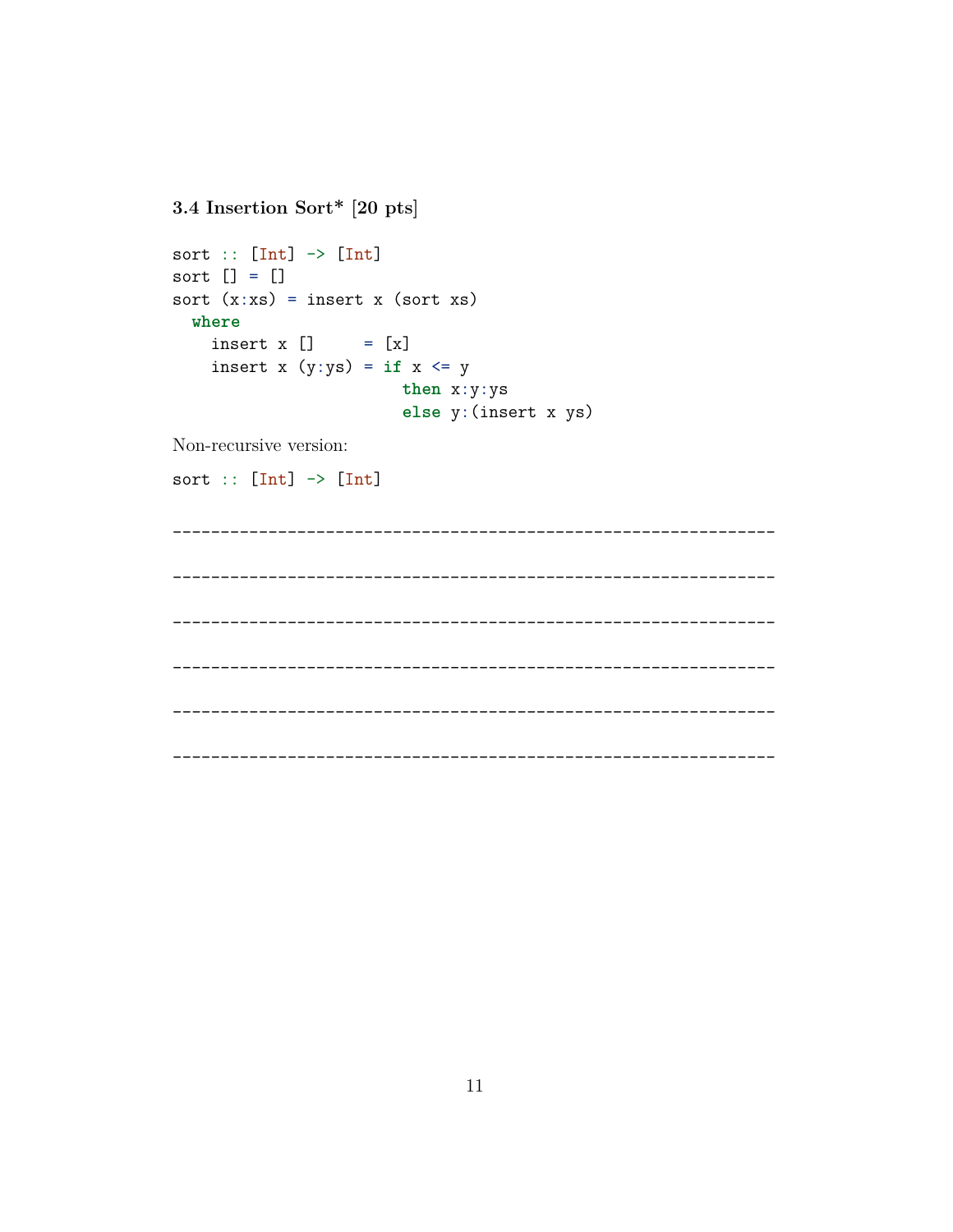# **Q4: Semantics and Type Systems [30 pts]**

In this question you will use the operational semantics and the type system of Nano2 (given in Appendix II at the end of the exam) to derive some reduction judgments  $E, e \implies E', e'$  and typing judgments  $G \mid -e$  :: S.

A *complete derivation* should satisfy the following conditions:

- all judgments in the derivation are complete
- every rule (or axiom) application is labeled with the name of the rule
- all leaves are axioms

Here is an example of a complete reduction derivation:

[Add] ----------------E,  $1 + 2 \Rightarrow E$ , 3 [Add-L] ---------------------------------------- E,  $(1 + 2) + (4 + 5)$  => E,  $3 + (4 + 5)$ 

#### **4.1 Reduction 1 [10 points]**

 $E = [f \rightarrow \langle [] , \ \rangle x \ y \rightarrow x + y \rangle]$ 

Complete the following reduction derivation, where

[\_\_\_\_\_\_] -------------------------------------------------------  $E,$   $\Rightarrow$   $E,$ [\_\_\_\_\_\_] -------------------------------------------------------  $E,$   $\Rightarrow$   $E,$ [\_\_\_\_\_\_] ------------------------------------------------------- E, f 1 2  $\implies$  E,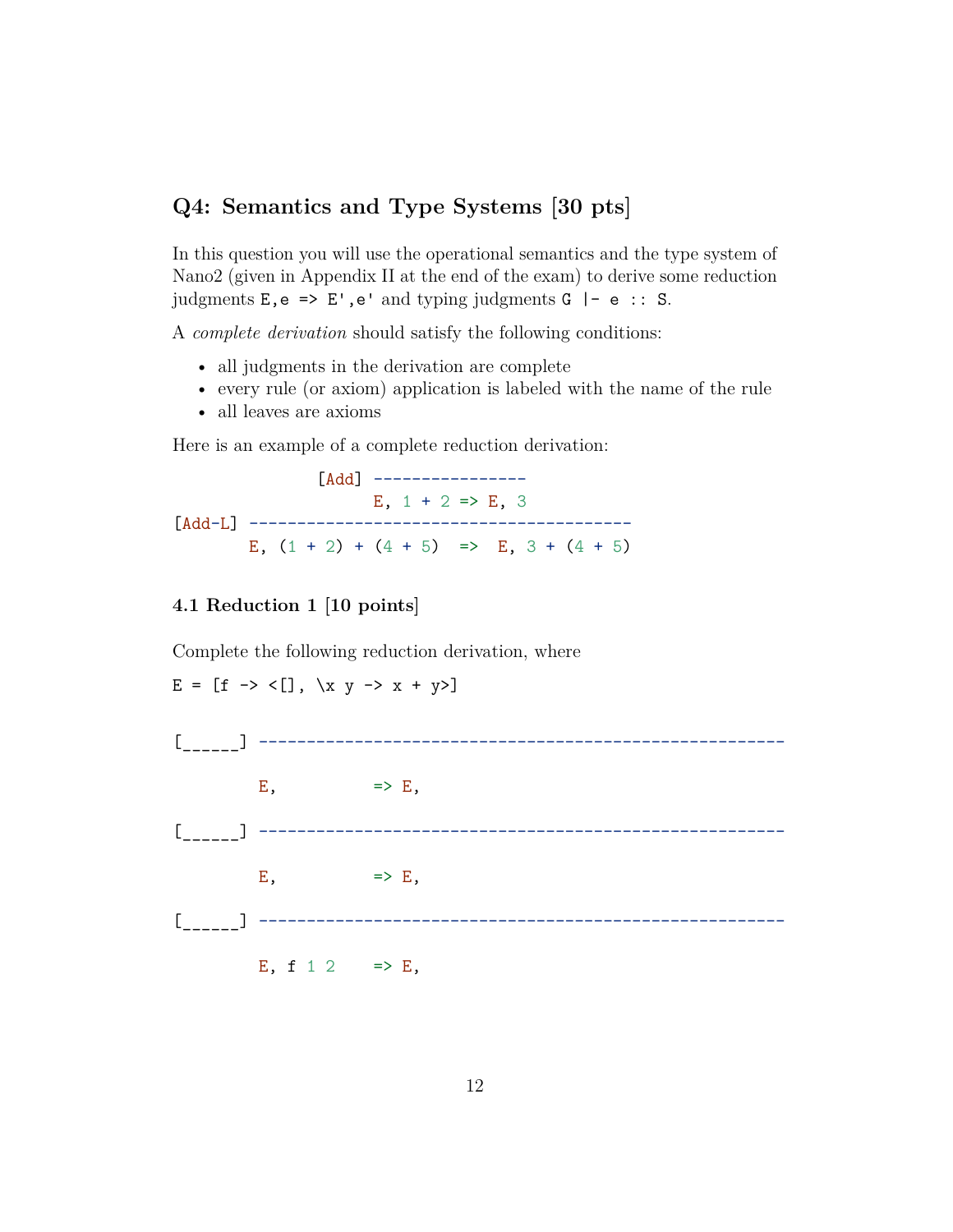# 4.2 Reduction 2 [10 points]

Complete the following reduction derivation (same  $E$  as in 4.1):

 $\Rightarrow$ 

E, <[], \x y -> x + y> 1 2 =>

### 4.3 Typing 1 [10 points]

Complete the following typing derivation

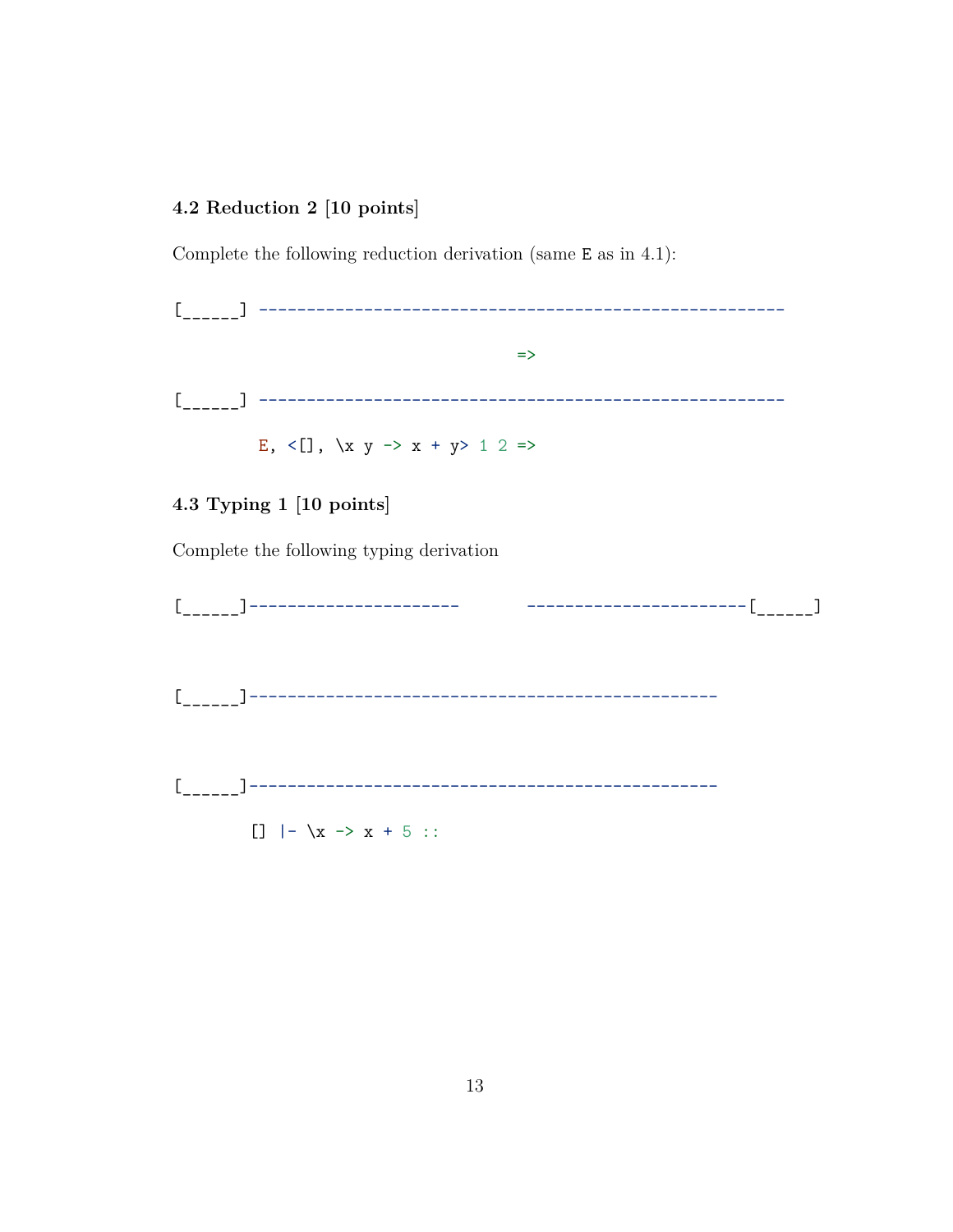## **4.4 Typing 2 [10 points]**

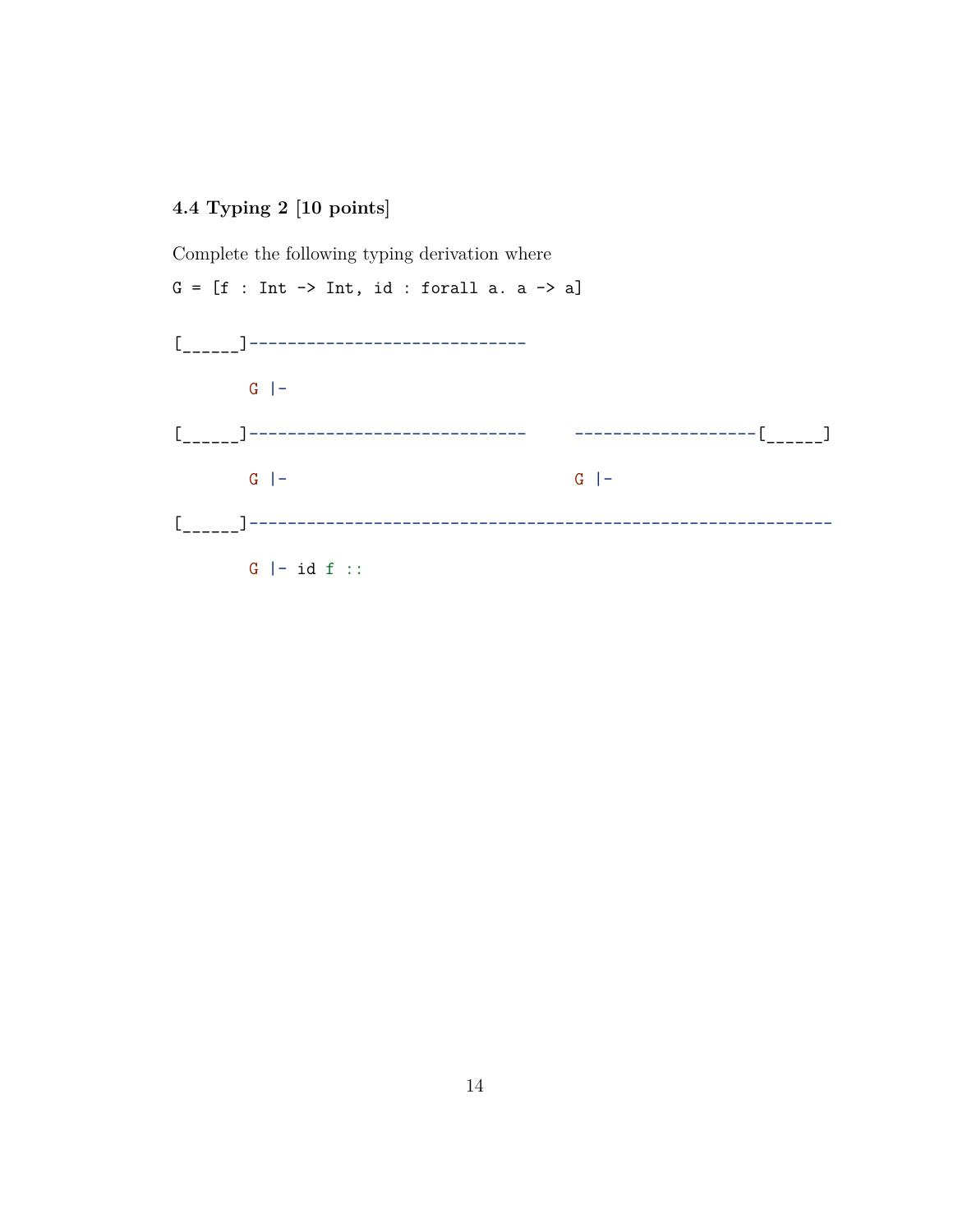# **Q5: Prolog: Selection sort [30 pts]**

In this question, we will implement Selection sort in Prolog. As a reminder, this algorithm sorts a list by repeatedly extracting the *minimum element* from the input list and appending it to the output list.

Unless otherwise stated, your solution **cannot** use any library functions/predicates or introduce auxiliary predicates.

#### **5.1 Insert [10 points]**

Write a Prolog predicate insert  $(X, Ys, Zs)$  which is true whenever  $Zs$  is the result of inserting the element X into Ys at some position.

Your implementation should satisfy the following test cases

```
?- insert(1, [2,3], Zs).
Zs = [1,2,3];
Zs = [2,1,3];
Zs = [2,3,1];
false.
?- insert(1, Ys, [1,2,1]).
Ys = [2,1];
Ys = [1,2];
false.
```
\_\_\_\_\_\_\_\_\_\_\_\_\_\_\_\_\_\_\_\_\_\_\_\_\_\_\_\_\_\_\_\_\_\_\_\_\_\_\_\_\_\_\_\_\_\_\_\_\_\_\_\_\_\_\_\_\_\_\_\_\_\_\_\_ \_\_\_\_\_\_\_\_\_\_\_\_\_\_\_\_\_\_\_\_\_\_\_\_\_\_\_\_\_\_\_\_\_\_\_\_\_\_\_\_\_\_\_\_\_\_\_\_\_\_\_\_\_\_\_\_\_\_\_\_\_\_\_\_ \_\_\_\_\_\_\_\_\_\_\_\_\_\_\_\_\_\_\_\_\_\_\_\_\_\_\_\_\_\_\_\_\_\_\_\_\_\_\_\_\_\_\_\_\_\_\_\_\_\_\_\_\_\_\_\_\_\_\_\_\_\_\_\_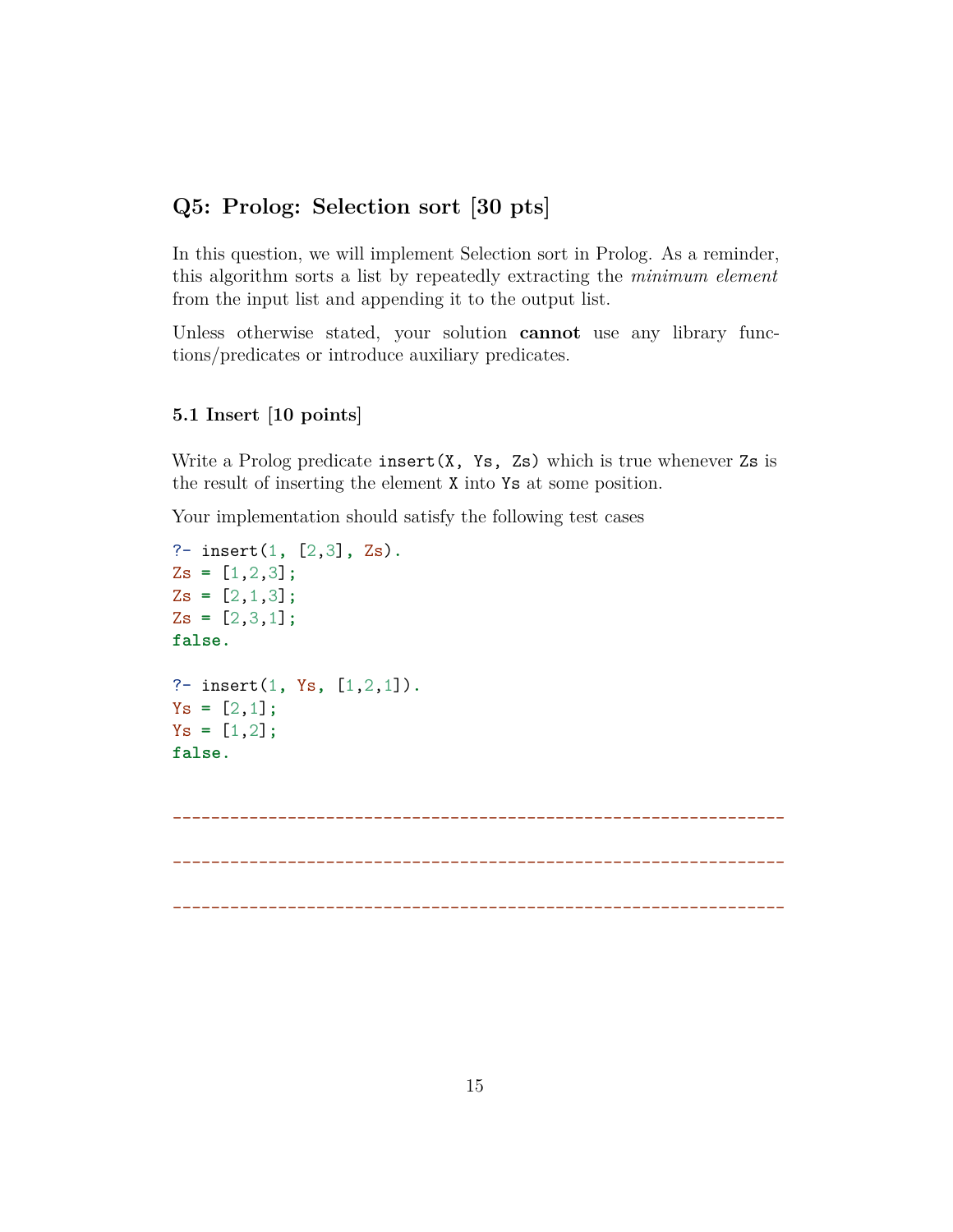## **5.2 Minimum element [10 points]**

Write a Prolog predicate list\_min(Acc, Xs, Min) which is true when Min is the minimum between the number Acc and the smallest element of list Xs (if non-empty).

In this problem, you can use the built-in function  $min(X, Y)$  that computes the minimum of two numbers.

Your implementation should satisfy the following test cases

```
?- list_min(1, [], X).
X = 1; false.
?- list_min(1, [3,2], X).
X = 1; false.
?- list_min(2, [3,1], X).
X = 1; false.
________________________________________________________________
________________________________________________________________
    ________________________________________________________________
```
\_\_\_\_\_\_\_\_\_\_\_\_\_\_\_\_\_\_\_\_\_\_\_\_\_\_\_\_\_\_\_\_\_\_\_\_\_\_\_\_\_\_\_\_\_\_\_\_\_\_\_\_\_\_\_\_\_\_\_\_\_\_\_\_

\_\_\_\_\_\_\_\_\_\_\_\_\_\_\_\_\_\_\_\_\_\_\_\_\_\_\_\_\_\_\_\_\_\_\_\_\_\_\_\_\_\_\_\_\_\_\_\_\_\_\_\_\_\_\_\_\_\_\_\_\_\_\_\_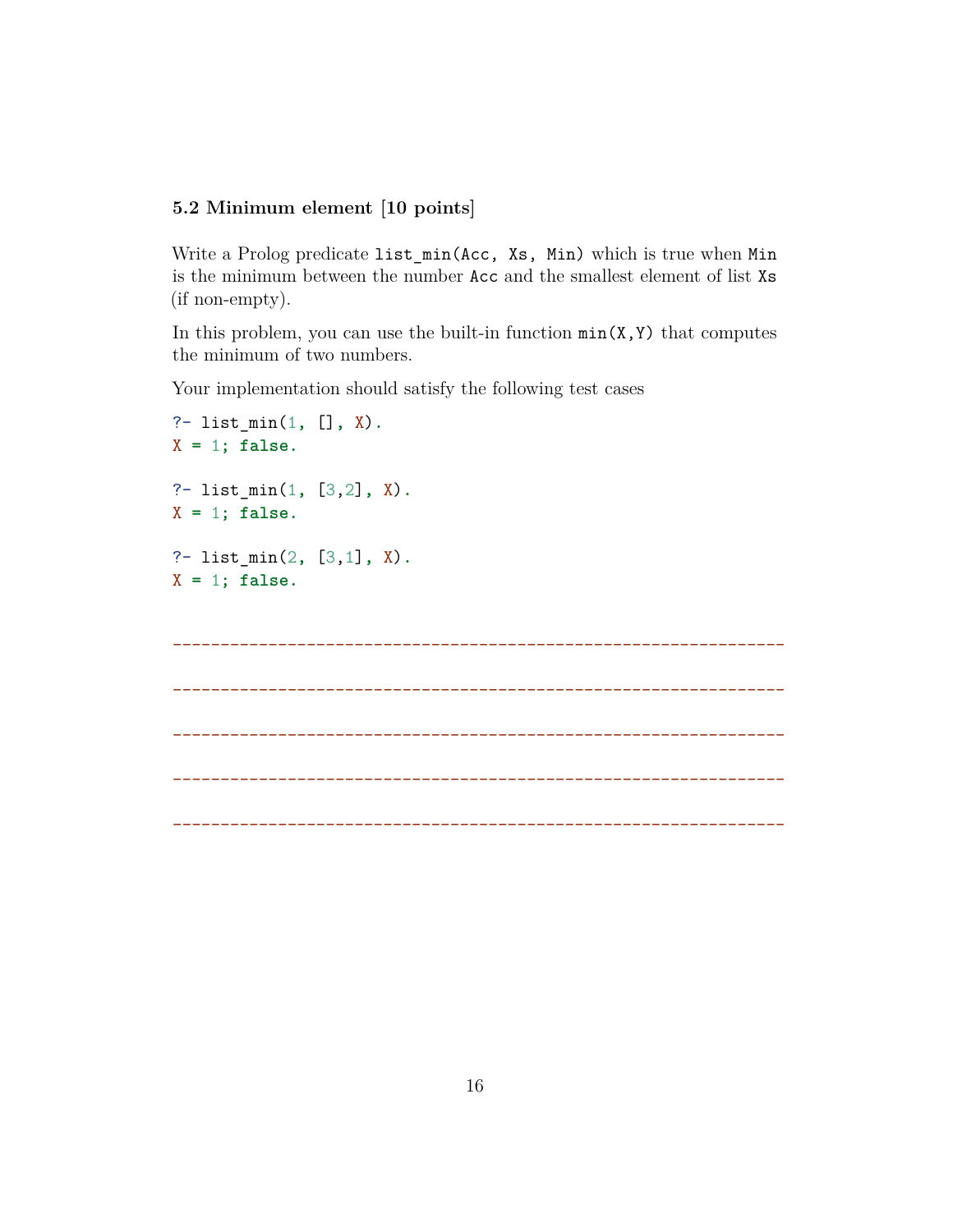### **5.3 Selection Sort [10 points]**

Write a Prolog predicate selection\_sort(Xs, Ys) which is true when the list Ys contains the same elements as Xs but in ascending order.

Your solution can use the predicates insert and list\_min defined in 5.1 and 5.2.

Your implementation should satisfy the following test cases (when queried for the first solution only).

```
?- selection_sort([3,2,4,1], Ys).
Ys = [1,2,3,4].
?- selection_sort([1,2,1,2], Ys).
Ys = [1,1,2,2].
    ________________________________________________________________
    ________________________________________________________________
________________________________________________________________
________________________________________________________________
________________________________________________________________
```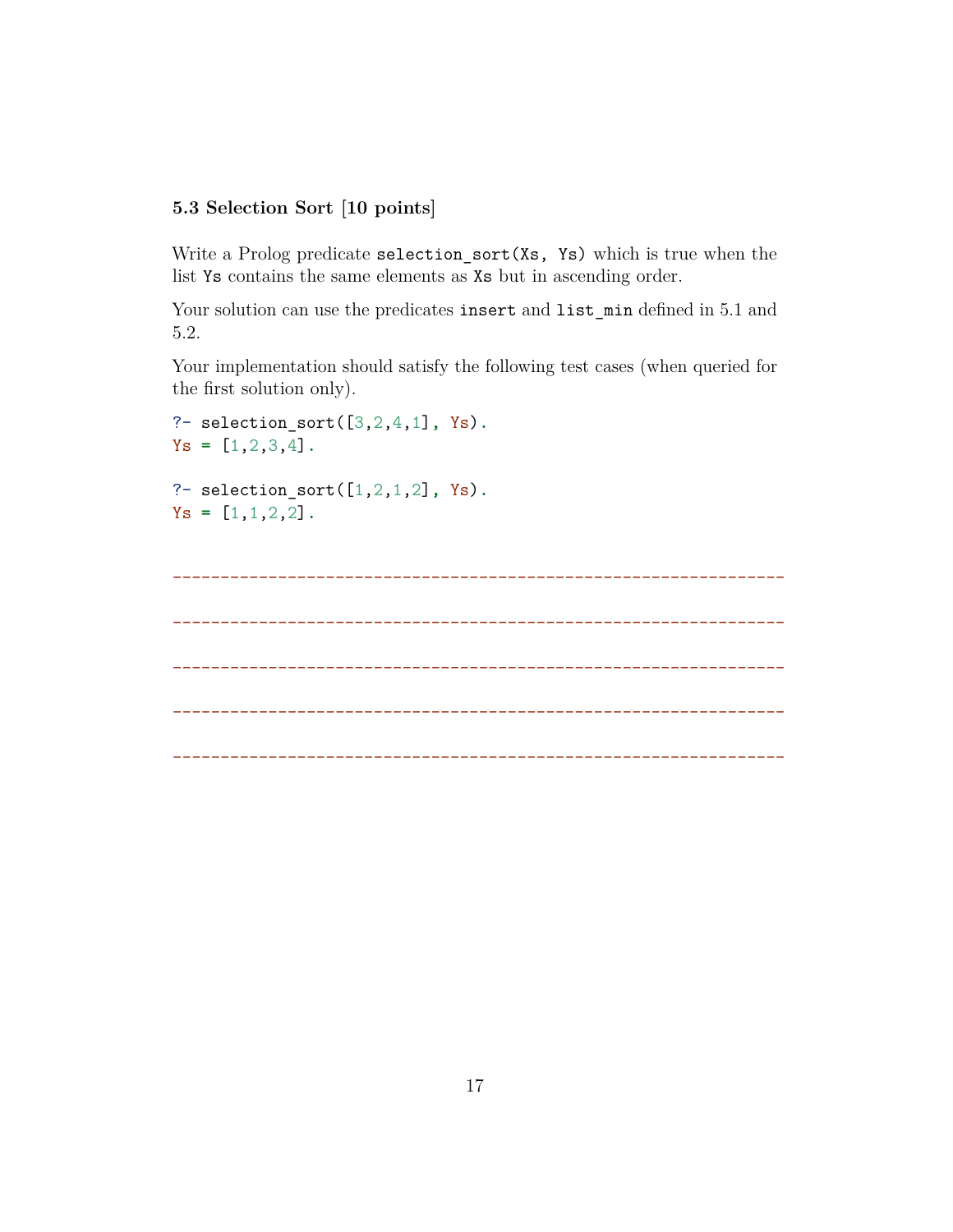# **Appendix I: Lambda Calculus Cheat Sheet**

Here is a list of definitions you may find useful for Q2

```
-- Booleans --------------------------------
let TRUE = \chi y -> x
let FALSE = \xrightarrow{} y -> y
let ITE = \b x y -> b x y
let NOT = \b x y \rightarrow b y xlet AND = \b1 b2 -> ITE b1 b2 FALSElet OR = \b1 b2 \rightarrow ITE b1 TRUE b2-- Pairs -----------------------------------
let PAIR = \x y b -> b x y
let FST = \pmb{\rightarrow} p \rightarrow p TRUElet SND = \n\begin{cases} \n\mathbf{p} & \rightarrow \mathbf{p} \n\end{cases} FALSE
-- Numbers ---------------------------------
let ZERO = \f x -> x
let 0NE = \{f \mid x \rightarrow f \mid xlet TWO = \{f x \rightarrow f (f x)let THREE = \forall f x -> f (f (f x))
-- Arithmetic ------------------------------
let INC = \n\begin{cases} \n\text{if } x \rightarrow f \text{ (}n \text{ if } x \text{)} \n\end{cases}let ADD = \n m \nightharpoonup n INC mlet MUL = \n\neq m \rightarrow n (ADD m) ZEROlet ISZ = \n -> n (\z -> FALSE) TRUE
let EQL = \n\mid m \rightarrow AND (ISZ (SUB n m)) (ISZ (SUB m n))
```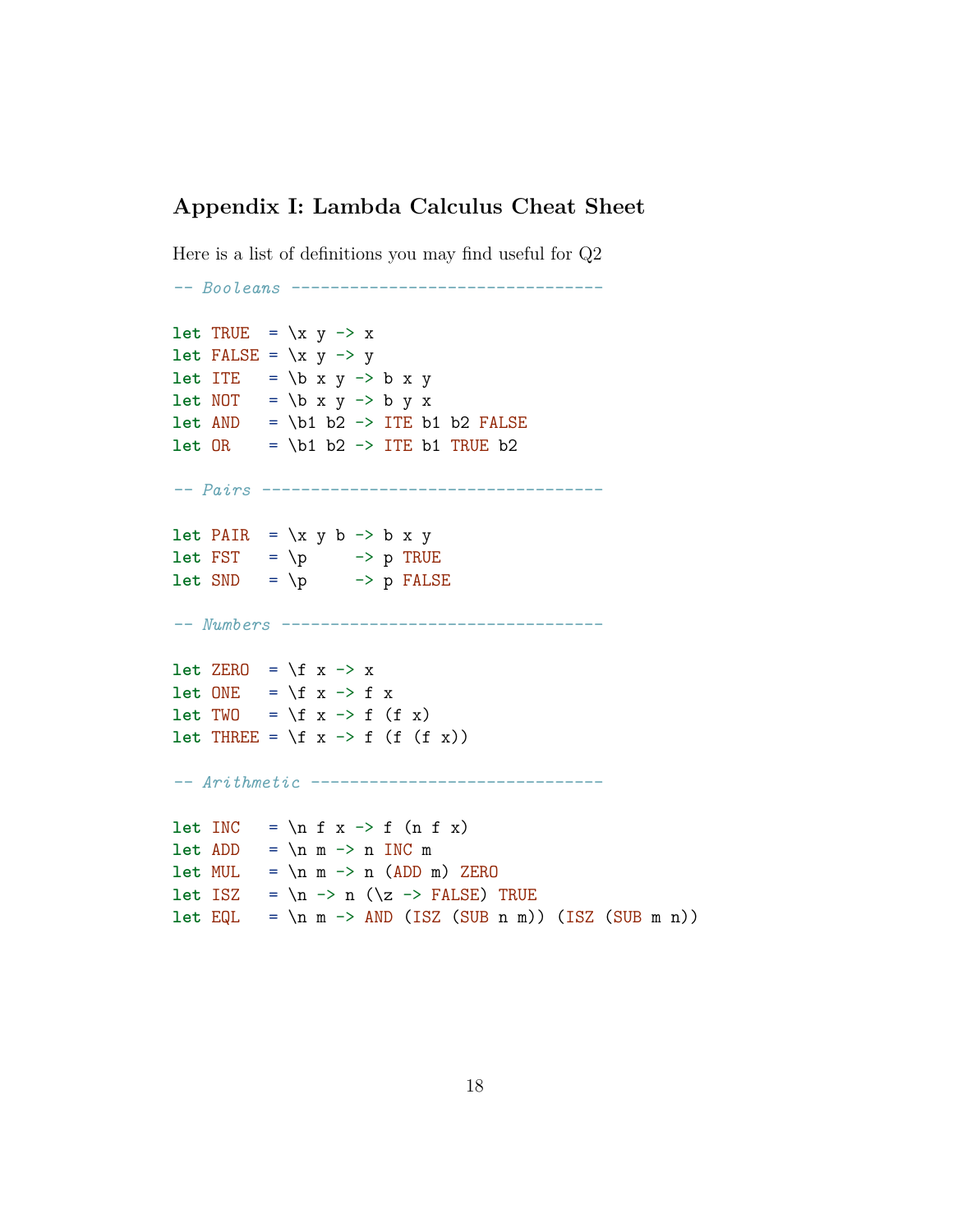# **Appendix II: Syntax and Semantics of Nano2**

#### **Expression syntax:**

```
e ::= n | x | e1 + e2 | let x = e1 in e2 | \x -> e | e1 e2
Operational semantics:
[Var] E, x \Rightarrow E, E[x] if x in dom(E)
[Add] E, n1 + n2 \Rightarrow E, n where n == n1 + n2E, e1 \implies E', e1'[Add-L]E, e1 + e2 \implies E', e1' + e2E, e2 \implies E', e2'[Add-R] --------------------------
            E, n1 + e2 \implies E', n1 + e2'[Let] E, let x = v in e2 => E[x->v], e2
                             E, e1 => E', e1'
[Let-Def] --------------------------------------------
            E, let x = e1 in e2 => E', let x = e1' in e2
[Abs] E, \{x \rightarrow e \Rightarrow E, \langle E, \langle x \rightarrow e \rangle\}[App] E, \langle E1, \chi \rangle \rightarrow e \rangle \quad v \Rightarrow E1[x \rightarrow v], eE, e1 \implies E', e1'[App-L] ----------------------
            E, e1 e2 => E', e1' e2
             E, e \Rightarrow E', e'[App-R] ------------------
            E, v e \Rightarrow E', v e'
```